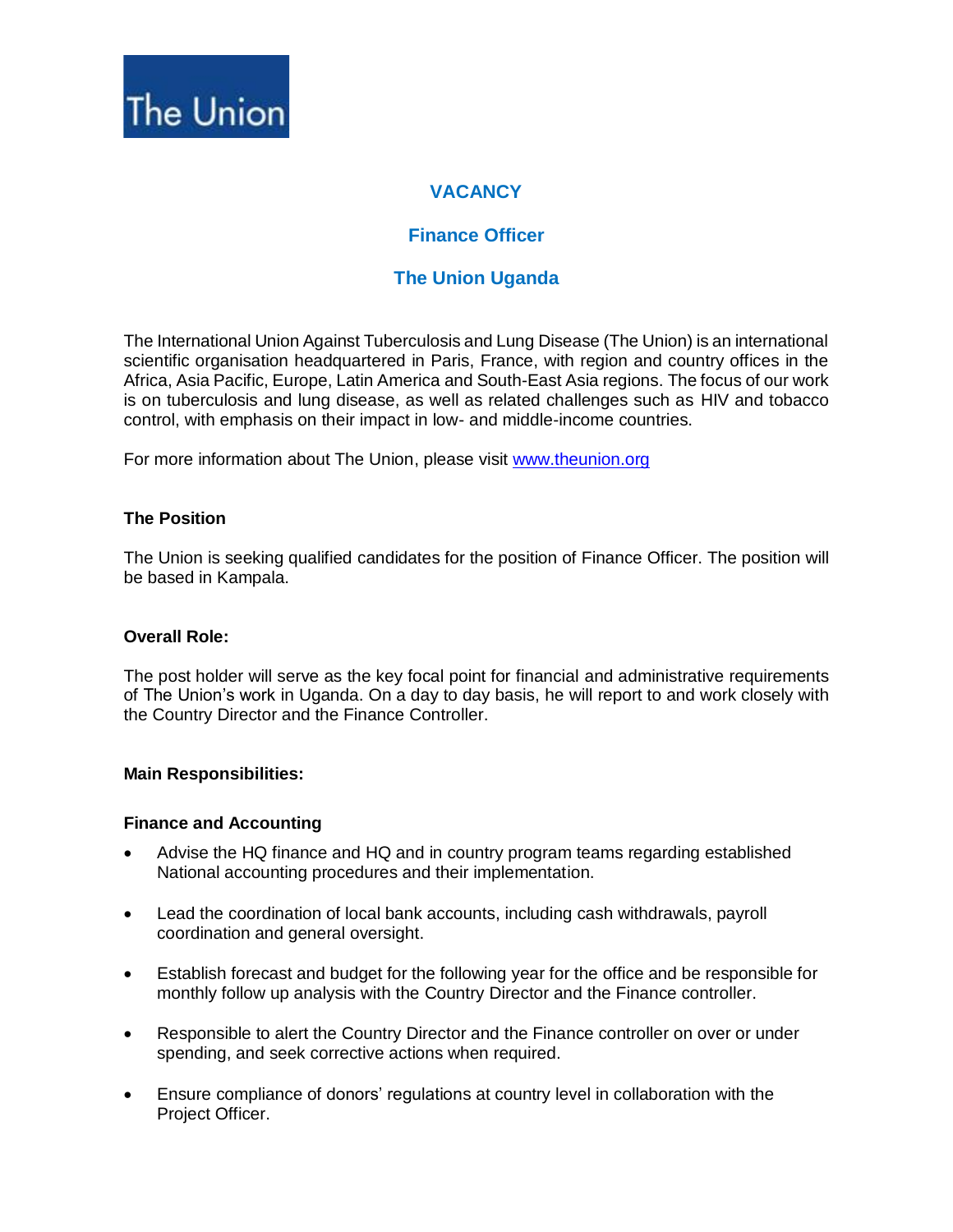- Plan monthly expenditures together with the Country Director as well as the Project Officer and prepare the monthly request for funds to be submitted to HQ.
- Manage day to day processing of payments and approvals for activities and other office requirements.
- Produce monthly accounts and monthly reporting to headquarters.
- Maintain inventories of all fixed assets and equipment and share an updated annual report to HQ.
- Manage the cash flow (national bank accounts and cash management) according to program needs and safety constraints.
- Maintain a risk register for the Uganda Office.

## **Payroll / Invoices**

- Review the monthly payroll breakdown and ensure precise recording of entries related to staff remuneration and benefits.
- Ensure that all invoices are paid against supporting documents, including price quotes, purchase orders and shipping receipts.
- Coordinate the payment of salaries (salary sheet, cash management, bank account payments) to national staff.

## **Supervision**

• Provide training for field program staff and volunteers on basic accounting and documentation in order to adhere to local country office requirements and assists with budget preparation for their annual activity proposals.

## **Donors and Stakeholders**

- Organise the annual audit of the office and support the dedicated project audits in collaboration with the Project Officer.
- Monthly follow-up the local allocation of expenditures to donor's budget lines and guarantees respect of donor's guidelines in terms of budget management in collaboration with the Project Officer.
- Prepare and takes part in the meetings with donors and partners when requested.